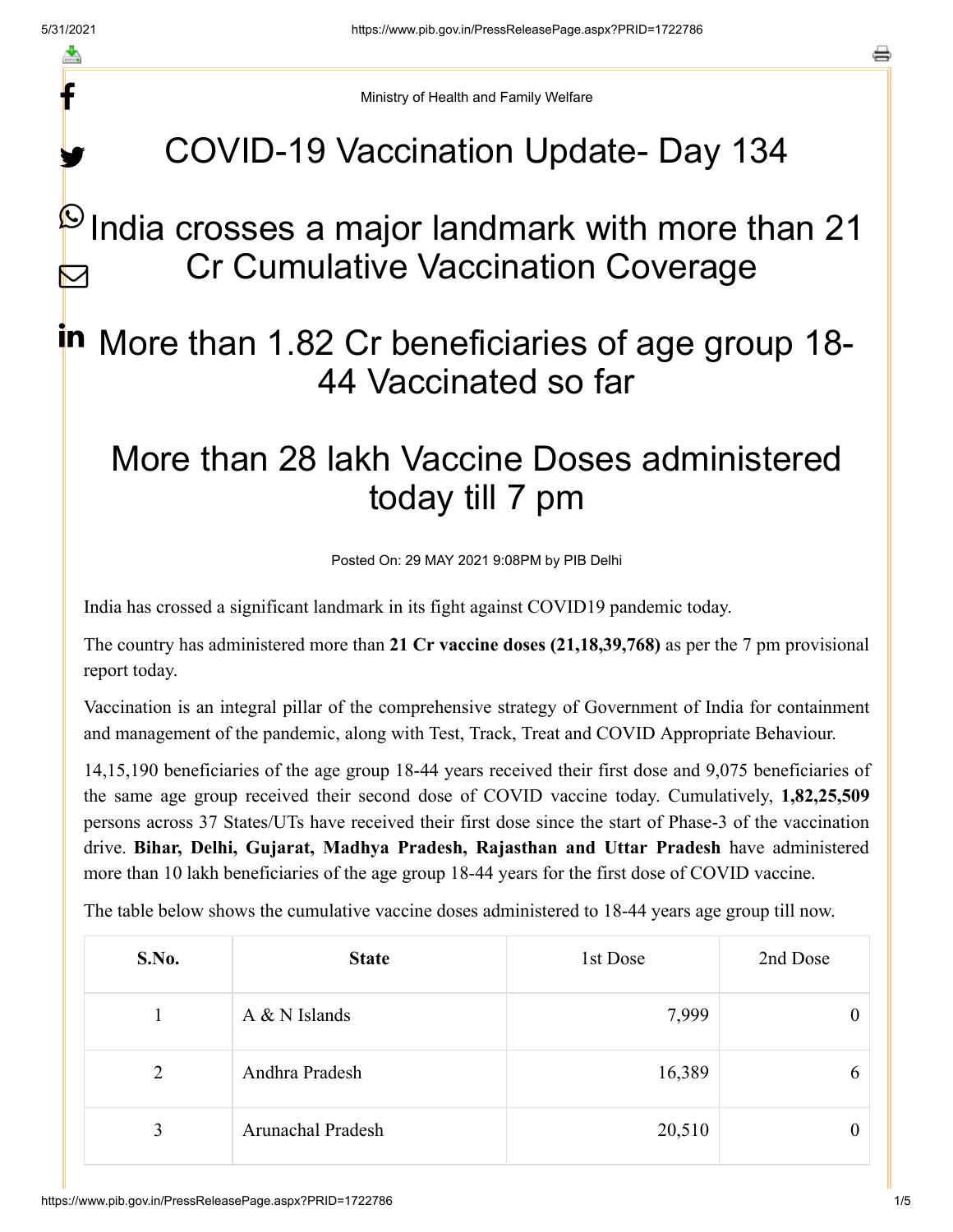| f  | $\overline{4}$ | Assam                | 5,50,624  | 8                |
|----|----------------|----------------------|-----------|------------------|
|    | 5              | Bihar                | 15,72,323 | $\overline{2}$   |
|    | 6              | Chandigarh           | 35,607    | $\boldsymbol{0}$ |
| L  | $\overline{7}$ | Chhattisgarh         | 7,50,080  | $\overline{2}$   |
| N  | 8              | Dadra & Nagar Haveli | 32,628    | $\boldsymbol{0}$ |
| in | 9              | Daman & Diu          | 39,070    | $\boldsymbol{0}$ |
|    | $10\,$         | Delhi                | 10,24,204 | 25               |
|    | $11\,$         | Goa                  | 34,378    |                  |
|    | 12             | Gujarat              | 13,67,054 |                  |
|    | 13             | Haryana              | 9,58,559  | 84               |
|    | 14             | Himachal Pradesh     | 80,213    | $\boldsymbol{0}$ |
|    | 15             | Jammu & Kashmir      | 1,91,629  | 146              |
|    | 16             | Jharkhand            | 5,01,817  | $\overline{2}$   |
|    | $17\,$         | Karnataka            | 8,90,494  | 125              |
|    | 18             | Kerala               | 1,84,304  | $\mathbf{1}$     |
|    | 19             | Ladakh               | 23,668    | $\boldsymbol{0}$ |
|    | 20             | Lakshadweep          | 2,289     | $\boldsymbol{0}$ |
|    | 21             | Madhya Pradesh       | 15,53,245 | $\mathbf{1}$     |
|    | 22             | Maharashtra          | 9,51,522  | 21               |
|    | 23             | Manipur              | 28,677    | $\boldsymbol{0}$ |

Ш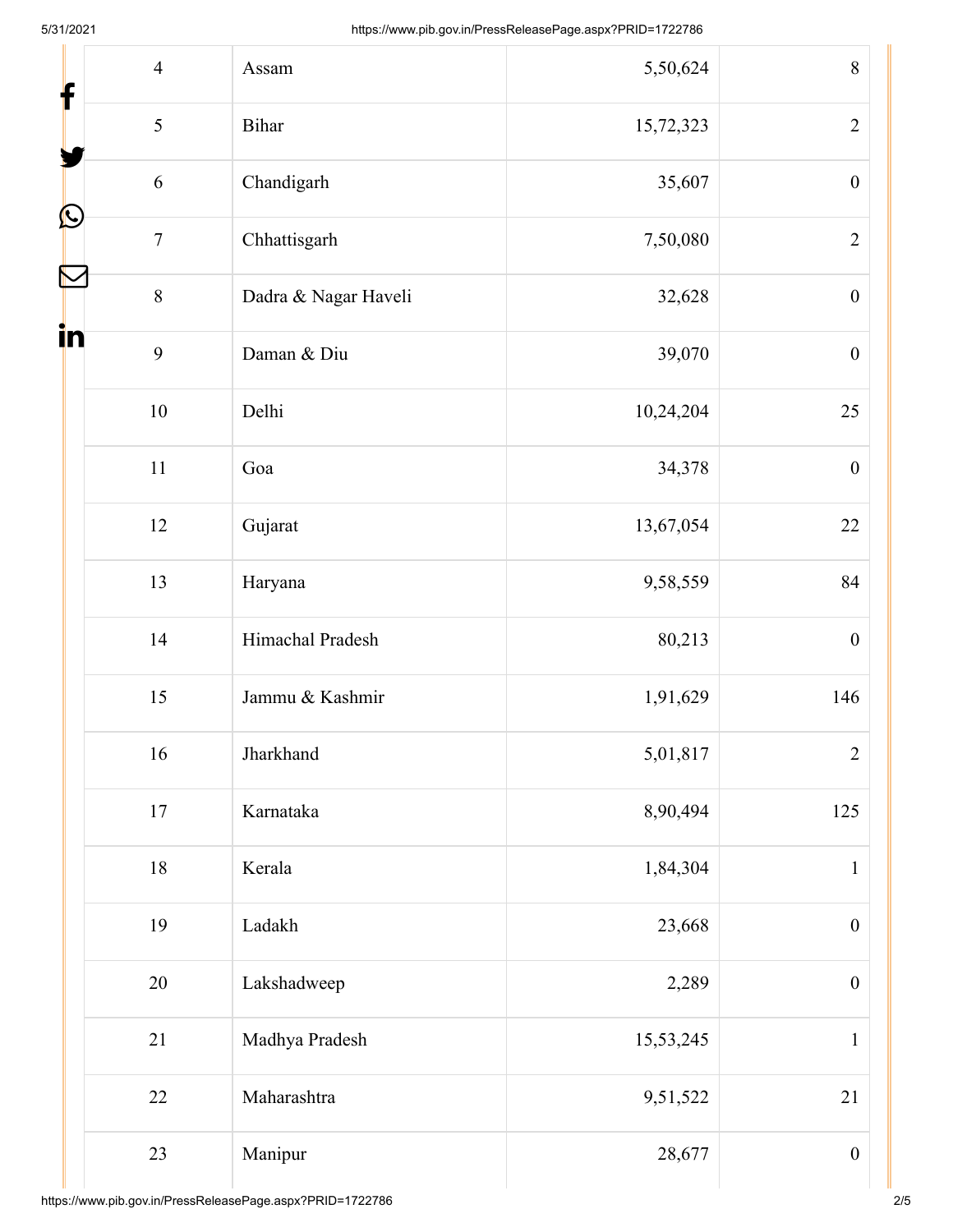| f                 | 24           | Meghalaya            | 38,533      | $\boldsymbol{0}$ |
|-------------------|--------------|----------------------|-------------|------------------|
|                   | 25           | Mizoram              | 16,321      | $\boldsymbol{0}$ |
|                   | $26\,$       | Nagaland             | 18,659      | $\boldsymbol{0}$ |
| $\mathbf{\Omega}$ | 27           | Odisha               | 6,90,300    | 23               |
| N                 | 28           | Puducherry           | 17,037      | $\boldsymbol{0}$ |
| $\ln$             | 29           | Punjab               | 4,38,210    | $\overline{4}$   |
|                   | 30           | Rajasthan            | 16,97,334   | 6                |
|                   | 31           | Sikkim               | 10,425      | $\boldsymbol{0}$ |
|                   | 32           | Tamil Nadu           | 10,95,761   | 57               |
|                   | 33           | Telangana            | 1,40,687    | 34               |
|                   | 34           | Tripura              | 54,015      | $\boldsymbol{0}$ |
|                   | 35           | <b>Uttar Pradesh</b> | 19,80,245   | 8792             |
|                   | 36           | Uttarakhand          | 2,66,626    | $\overline{2}$   |
|                   | 37           | West Bengal          | 9,44,073    | $10\,$           |
|                   | <b>Total</b> |                      | 1,82,25,509 | 9,373            |

The total of 21,18,39,768 include 98,61,648 Healthcare Workers (HCWs) who have taken the 1<sup>st</sup> dose and 67,71,436 HCWs who have taken the 2<sup>nd</sup> dose, 1,55,53,395 Frontline Workers (FLWs) (1<sup>st</sup> dose), **84,87,493** FLWs (2<sup>nd</sup> dose), 1,82,25,509 for 18-44 years of age group (1<sup>st</sup> dose) and 9,373 for 18-44 years of age group ( $2<sup>nd</sup>$  dose).  $6,53,51,847$  for over 45 years old to 60 years old ( $1<sup>st</sup>$  Dose),  $1,05,17,121$ for over 45 years old to 60 years old  $(2<sup>nd</sup> dose)$ , **5,84,18,226** for above 60 years  $(1<sup>st</sup> Does)$  and **1,86,43,720** for above 60 years  $(2<sup>nd</sup>$  Dose).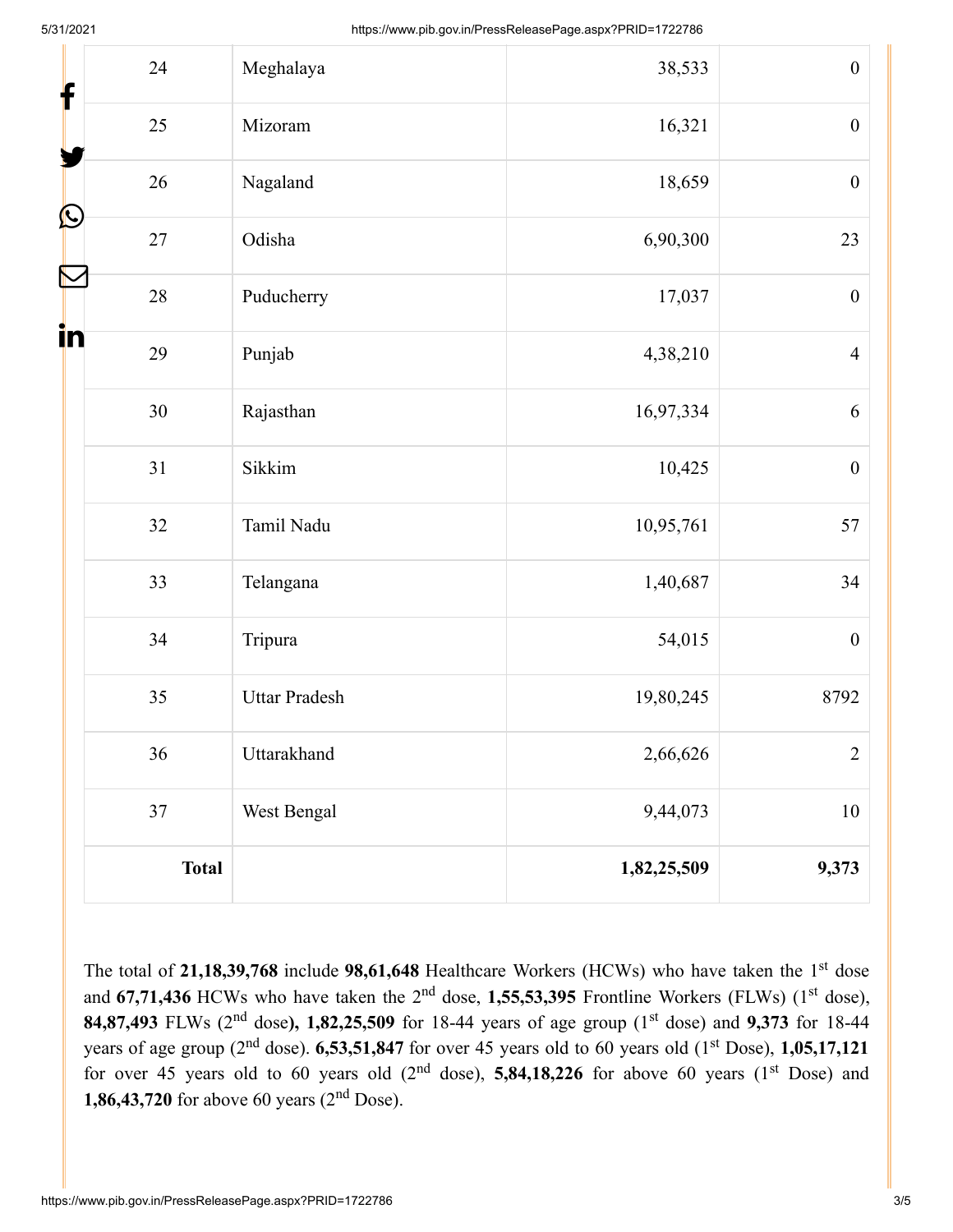| <b>HCWs</b><br>f            | 1 <sup>st</sup> Dose | 98,61,648       |
|-----------------------------|----------------------|-----------------|
|                             | $2nd$ Dose           | 67,71,436       |
| <b>FLWs</b>                 | 1 <sup>st</sup> Dose | 1,55,53,395     |
| $\bf \Omega$                | $2nd$ Dose           | 84,87,493       |
| Age Group 18-44 years<br>in | 1 <sup>st</sup> Dose | 1,82,25,509     |
|                             | $2nd$ Dose           | 9,373           |
| Age Group 45 to 60 years    | 1 <sup>st</sup> Dose | 6,53,51,847     |
|                             | $2nd$ Dose           | 1,05,17,121     |
| Over 60 years               | $1st$ Dose           | 5,84,18,226     |
|                             | $2nd$ Dose           | 1,86,43,720     |
| <b>Total</b>                |                      | 21, 18, 39, 768 |

As on Day-134 of the vaccination drive  $(29<sup>th</sup>$  May, 2021), total 28,09,436 vaccine doses were given. 25,11,052 beneficiaries were vaccinated for 1<sup>st</sup> dose and 2,98,384 beneficiaries received 2<sup>nd</sup> dose of vaccine as per the provisional report till 7 P.M. Final reports would be completed for the day by late tonight.

### **Date: 29<sup>th</sup> May, 2021 (134<sup>th</sup> Day)**

| <b>HCWs</b>        | $1st$ Dose | 16,743    |
|--------------------|------------|-----------|
|                    | $2nd$ Dose | 10,803    |
| <b>FLWs</b>        | $1st$ Dose | 84,999    |
|                    | $2nd$ Dose | 23,056    |
| <b>18-44 years</b> | $1st$ Dose | 14,15,190 |